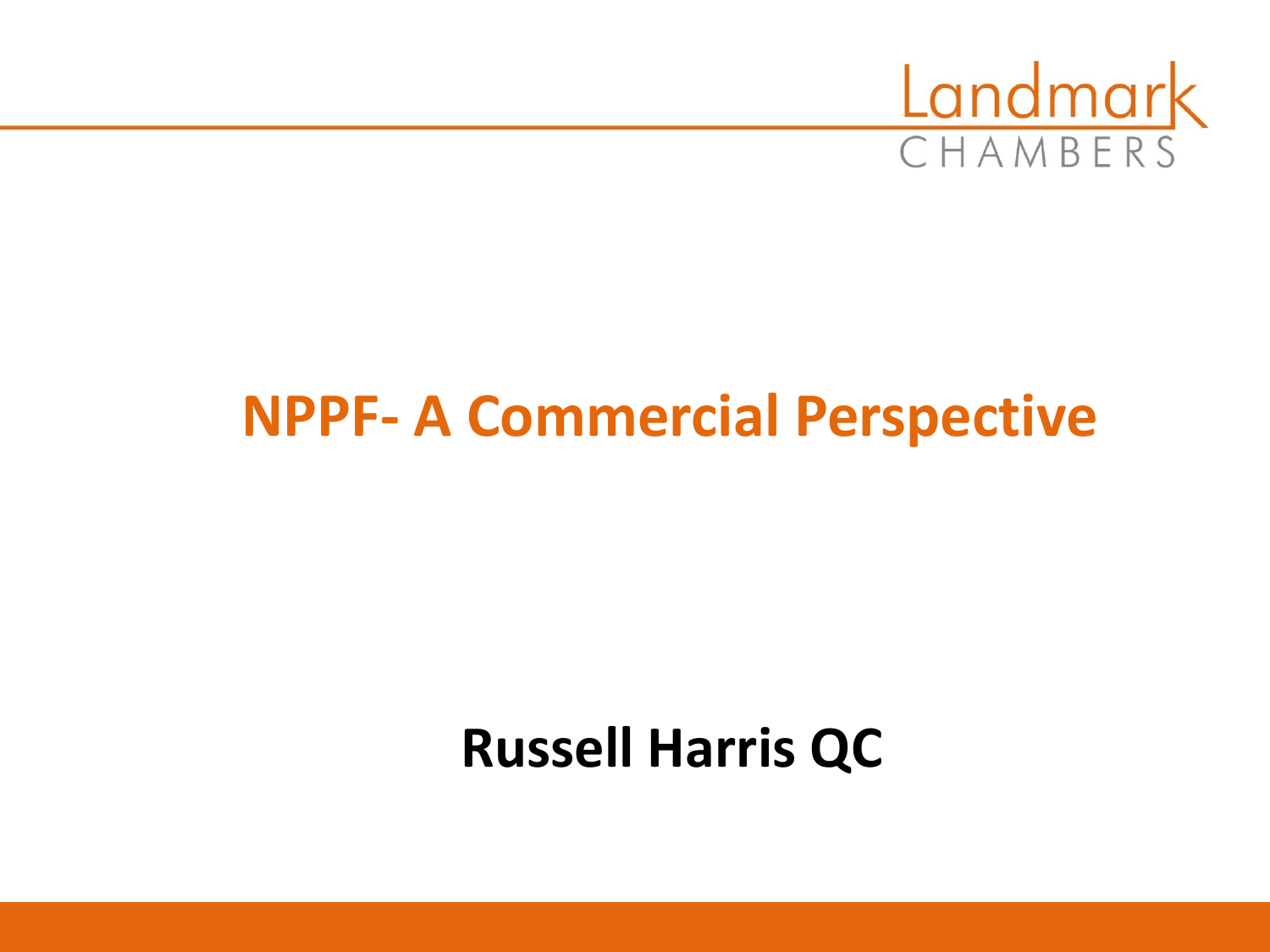### **Structure of Talk**

- First I shall consider whether the NPPF in its final draft remains a bonanza for business as has been alleged.
- Second I shall briefly explore elements of the NPPF from a commercial perspective.
- Clearly what I have to say will also be of relevance to those who have to address the needs of the business community and determine their planning applications.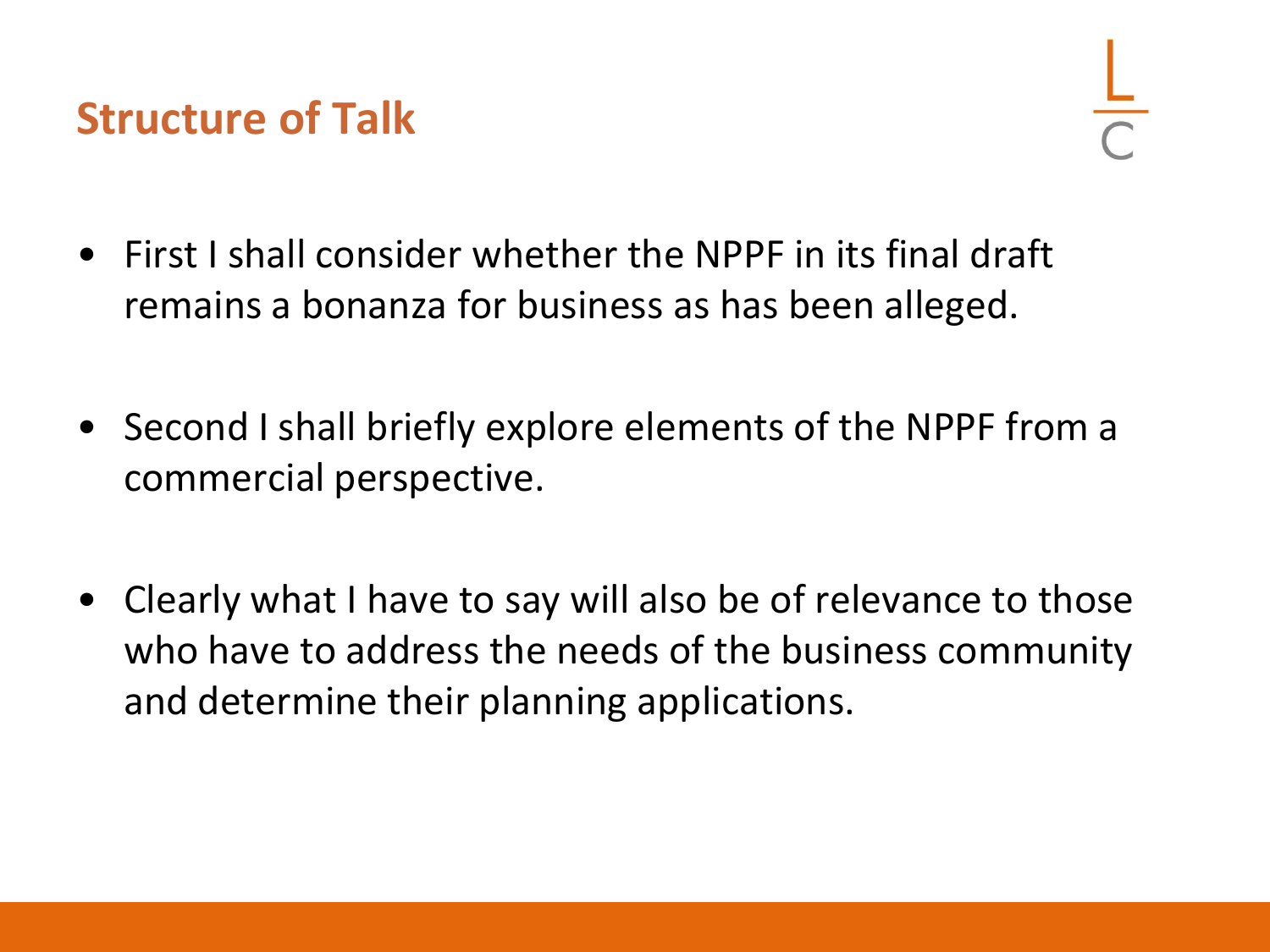#### **I. NPPF- a Bonanza for Business ?**

 $rac{L}{C}$ 

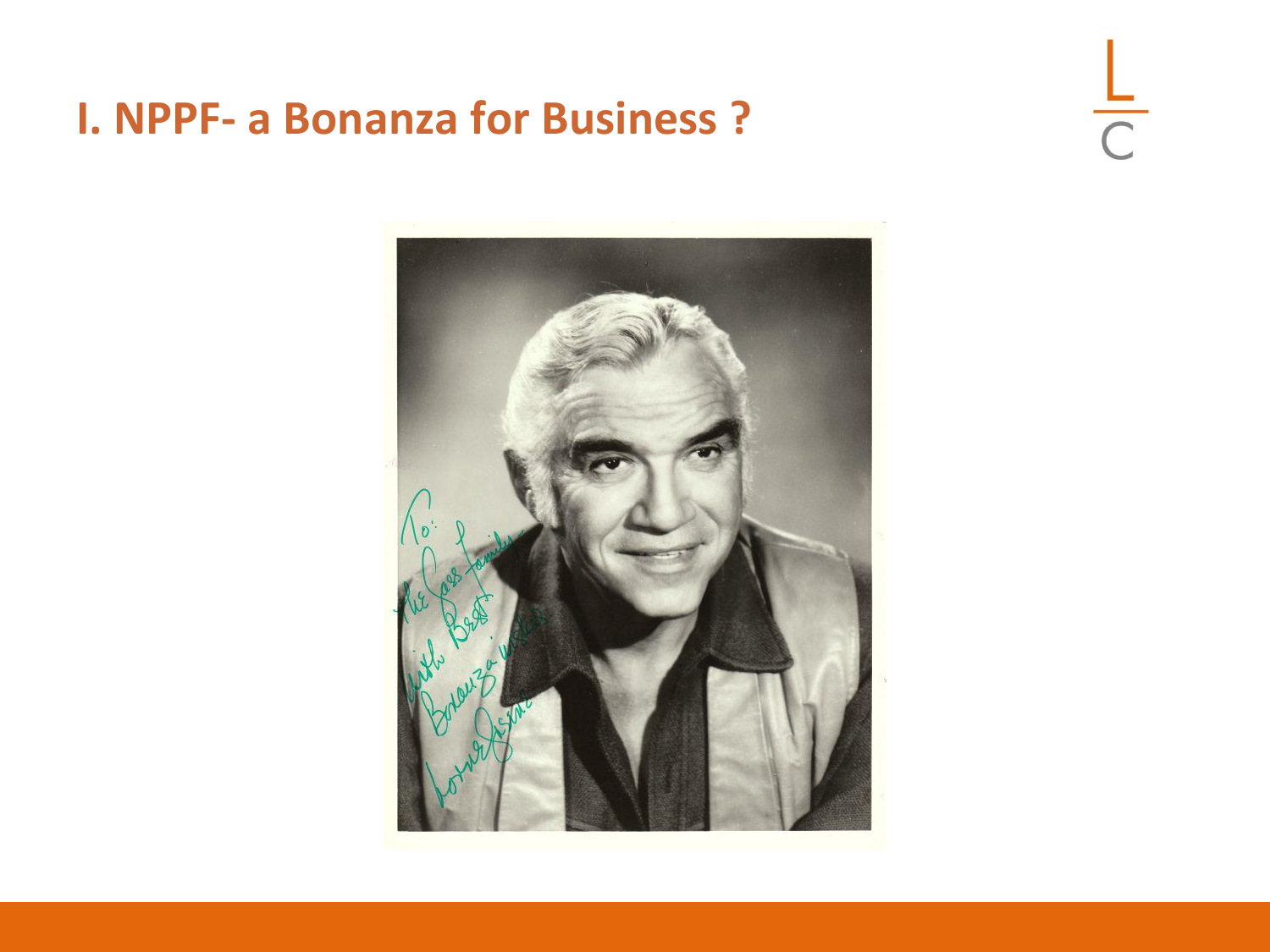### **No bonanza….at least not yet.**

My main theses is that there **will** be a change in **emphasis** in decision taking in the short term. But that as the impact of the NPPF takes effect, business **will** find it progressively easier to gain permissions that would have been more difficult without the NPPF.

- To develop this theses I shall consider
- A. The History of the NPPF
- B. The Content of the NPPF

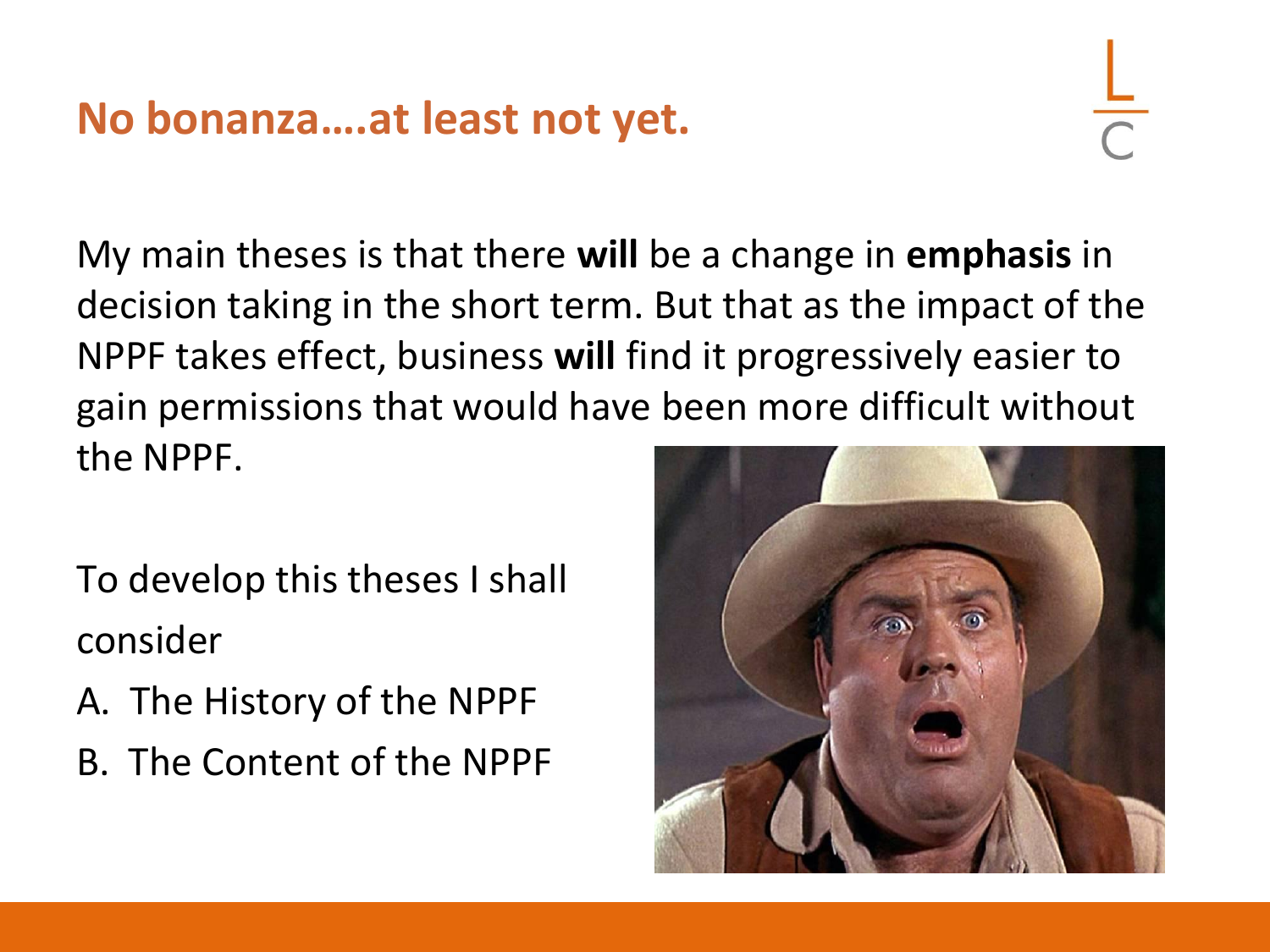### **A. NPPF- The History**

- There are two arms to the NPPF.
	- Substantive change in policy content
	- Simplification and reduction in existing policy
- There is of course no necessary connection between the two arms.
- I propose to deal mostly with the substantive change: in particular the "presumption in favour of sustainable development" and the impact of this change for business.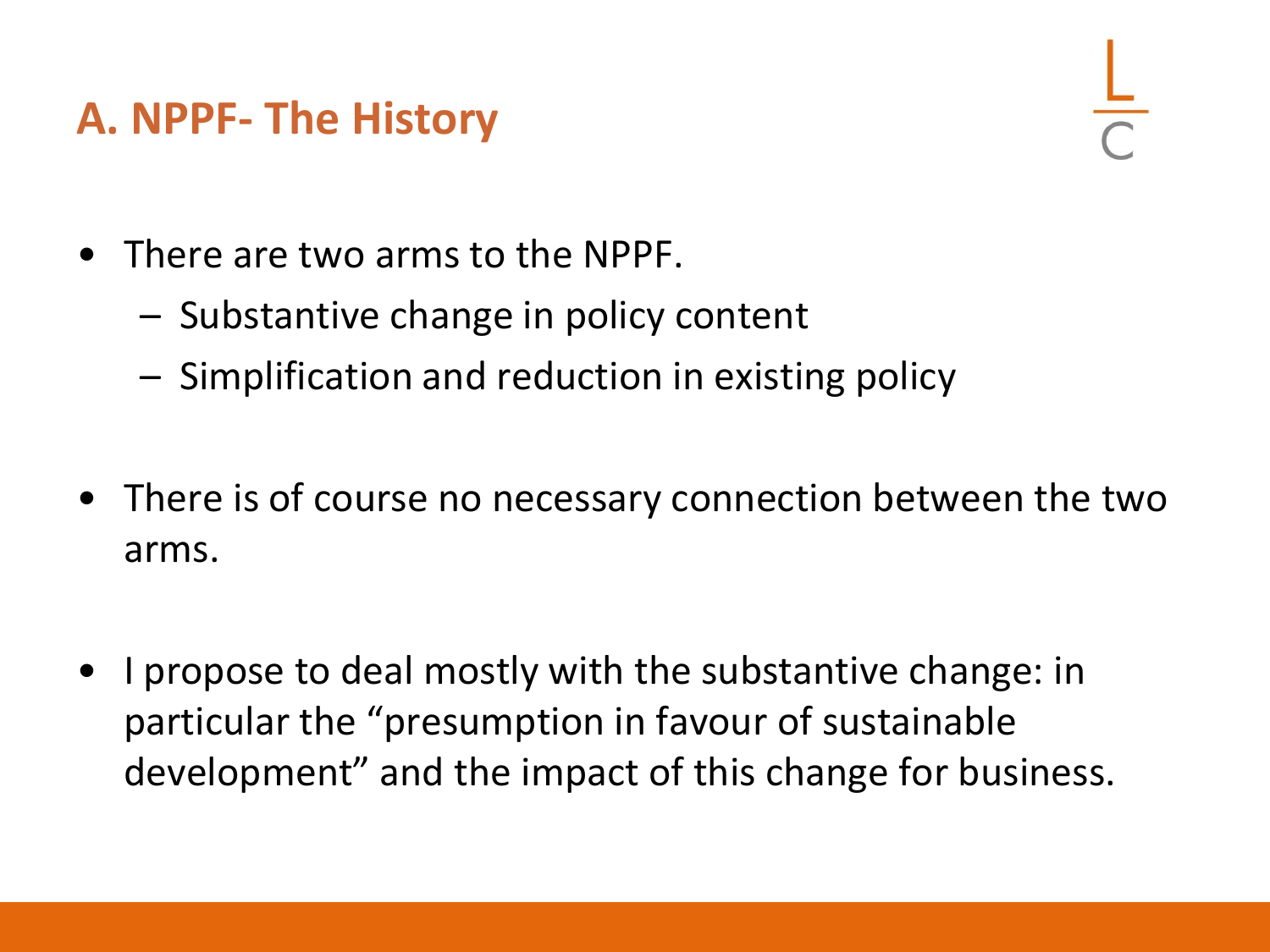## **NPPF History- the Ridley Presumption in favour**

- **The former "Presumption in Favour of Development"-**
- **until 1991, the presumption was that you got your permission unless your development caused "demonstrable harm to interests of acknowledged importance." (PPG 1 Para 15 1988).**
- **Seen in its post 88 guise as the lightest touch, most business friendly regime ever.**

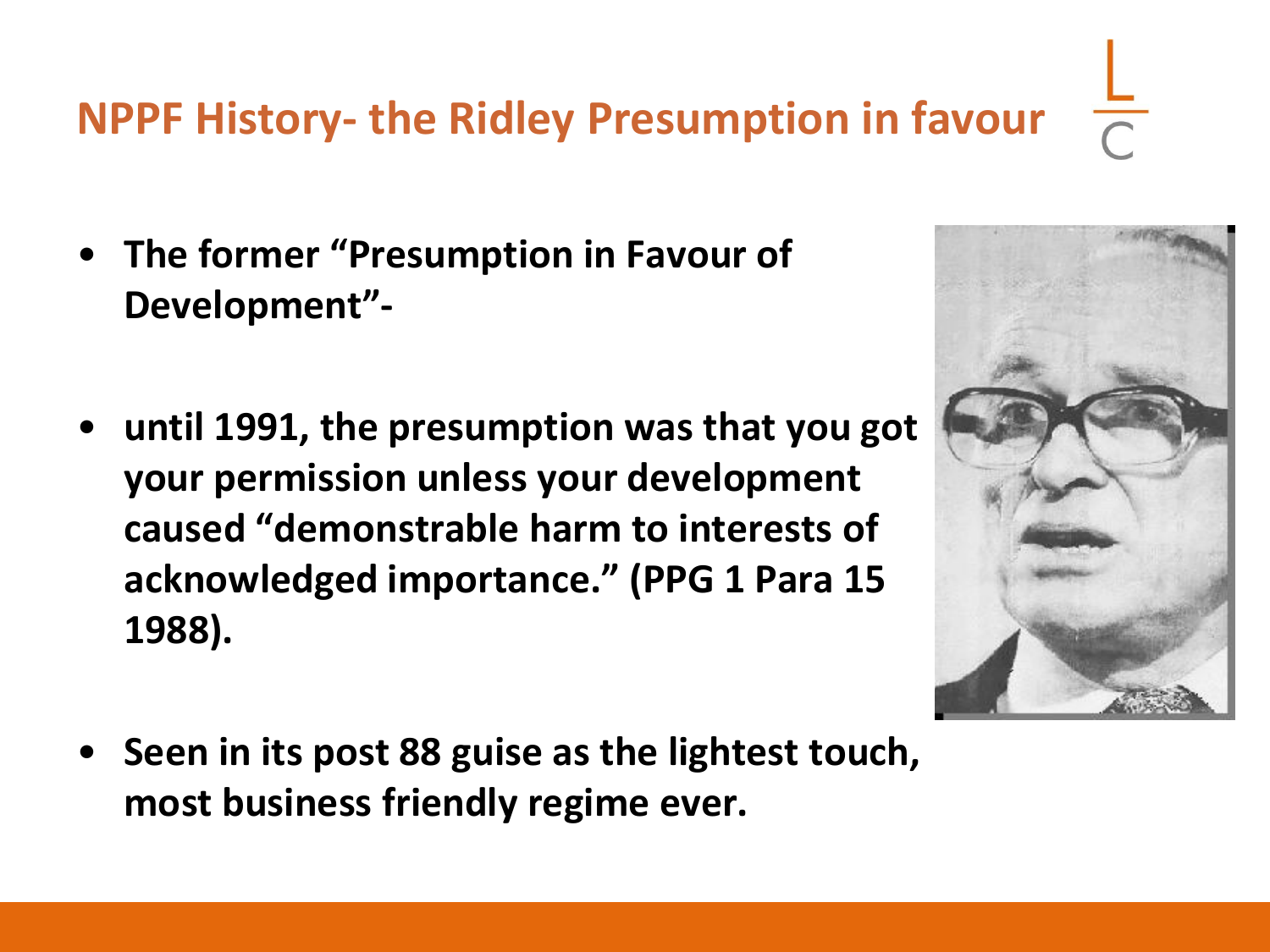### **Ridley and Planning**

• Nicholas Ridley MP close ally and intellectual companion of Mrs T wanted the planning system to interfere as little as possible with business and growth.

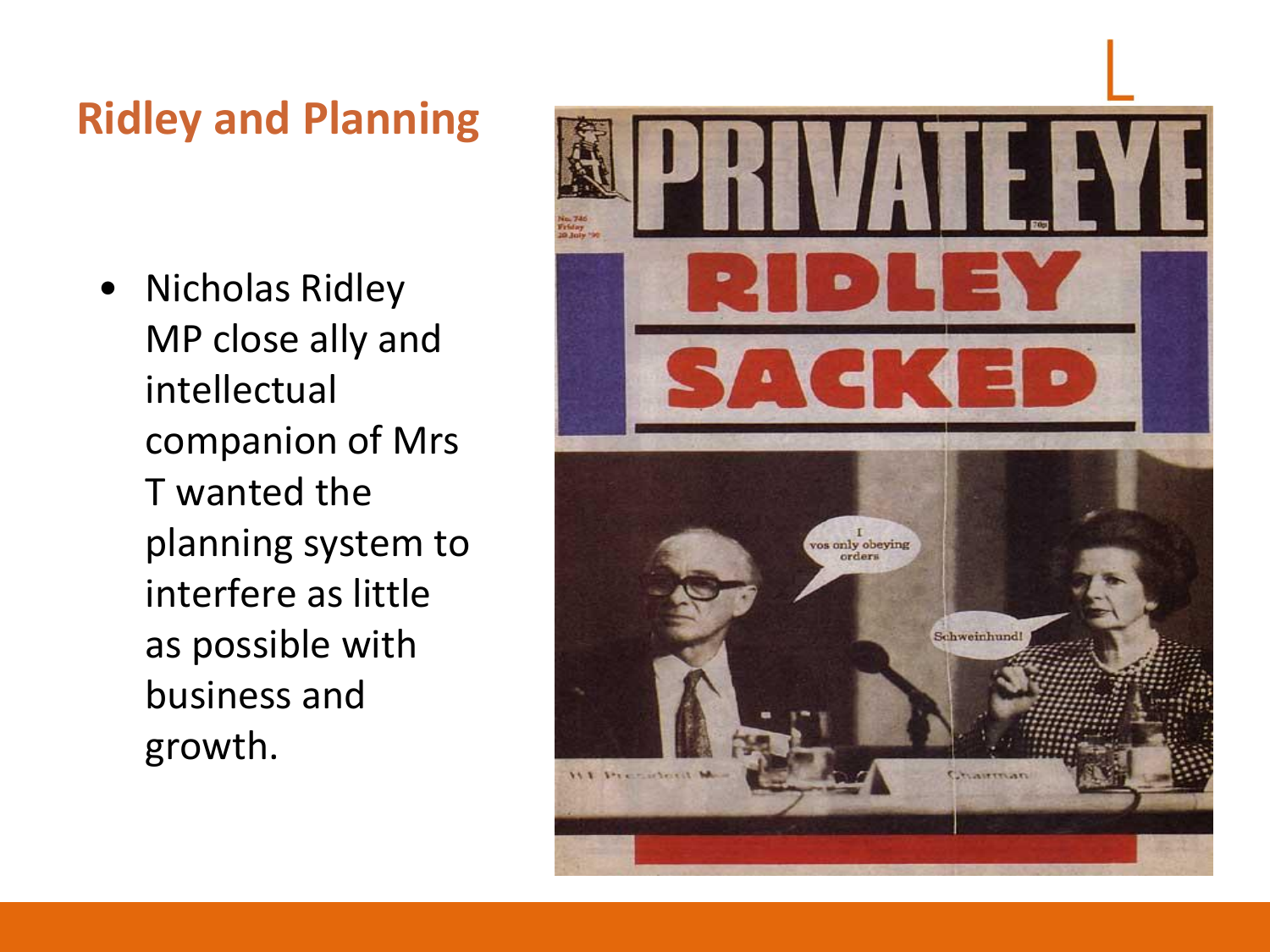#### **NPPF- the History –s 54A**

- The presumption in favour of development was seen as irreconcilable with s 54A of the 1990 Act introduced by the P and C Act 1991.
- There was now a presumption in favour of the Development Plan.
- The perception was that in some circumstances, local authorities were stifling business development unnecessarily.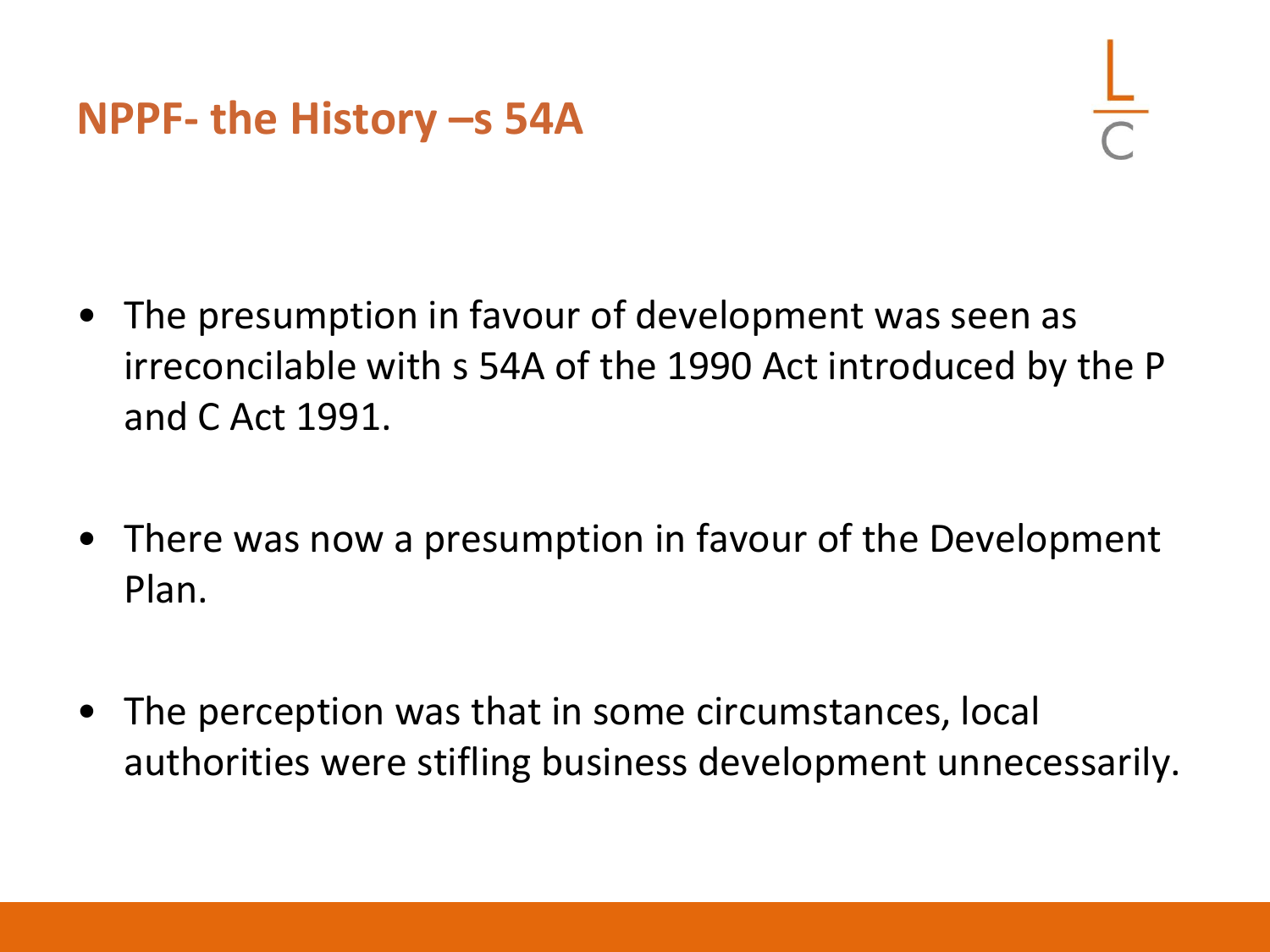# **NPPF – Greg Clarke's view of where we should go.**



- Greg Clerk writes the Foreward to the NPPF. He is not an inconsiderable scholar of land-use planning in the UK. He has long written about and understood the planning system.
- On Newsnight he is clear: "we've had the presumption in favour of development, then the presumption in favour of the Development Plan, it time we went back to something like the presumption in favour of development."
- In this he is supported in principle by the **Treasury**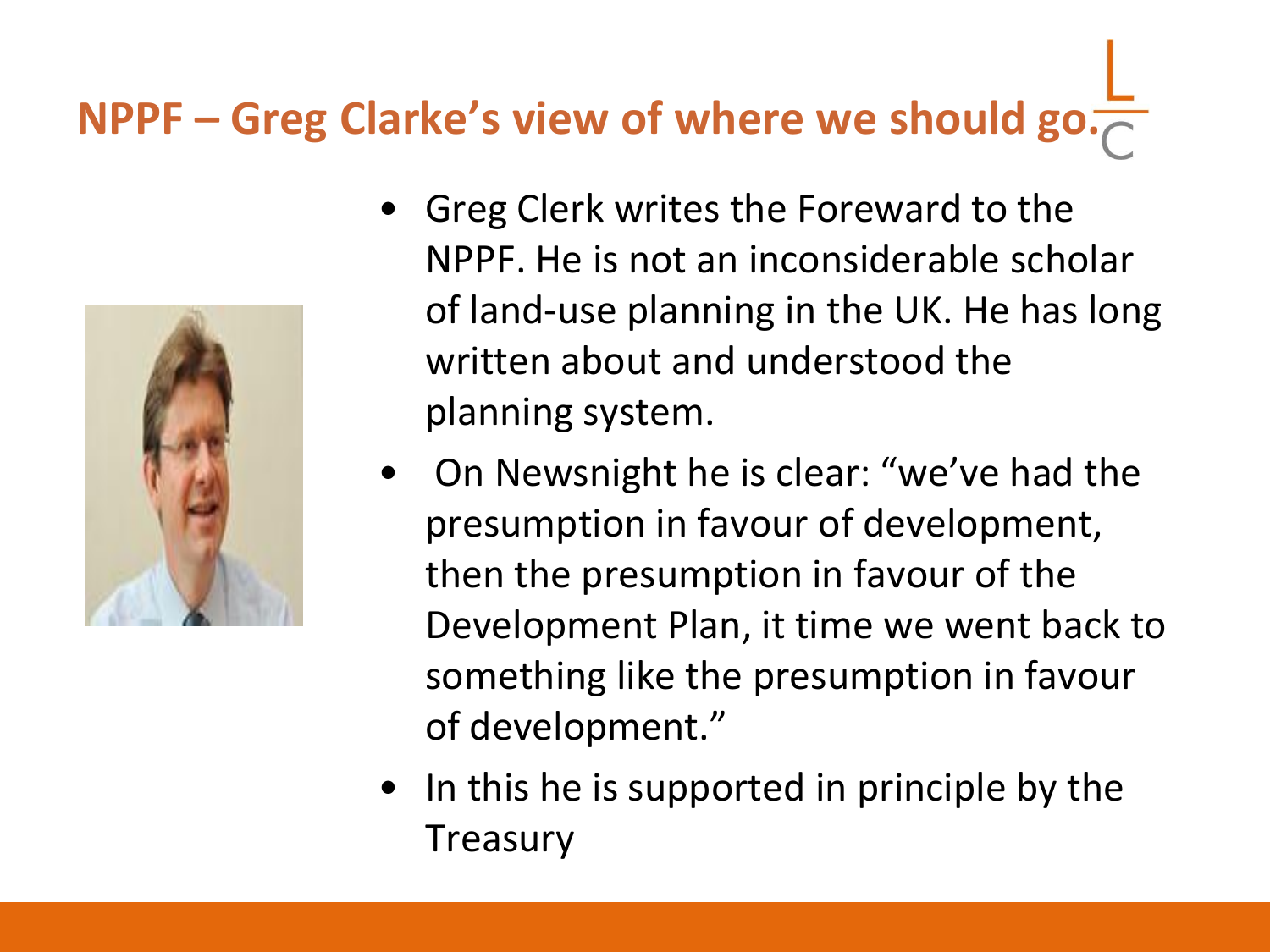# **But Clark faces three obstacles to untrammelled presumption in favour of development.**

• First, The Act. Clearly the former untrammelled presumption is inconsistent with Primary Legislation and the Plan-led system. There is no stomach to change primary legislation (which sits better with the concept of localism). A more nuanced approach is needed.

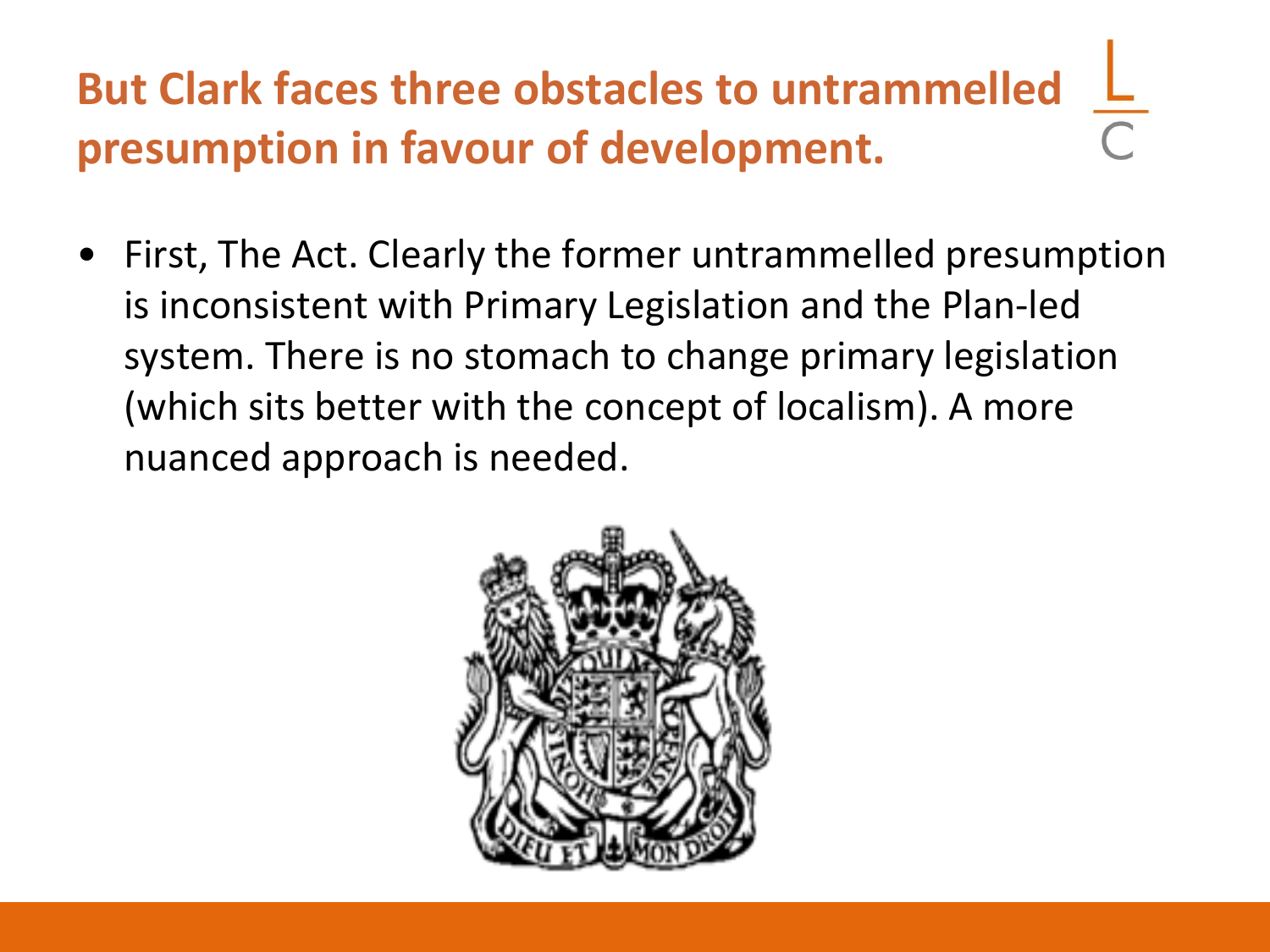# **Three obstacles to the untrammelled presumption.**

• Second, the public outcry and the lobby groups to a planning free-for-all.

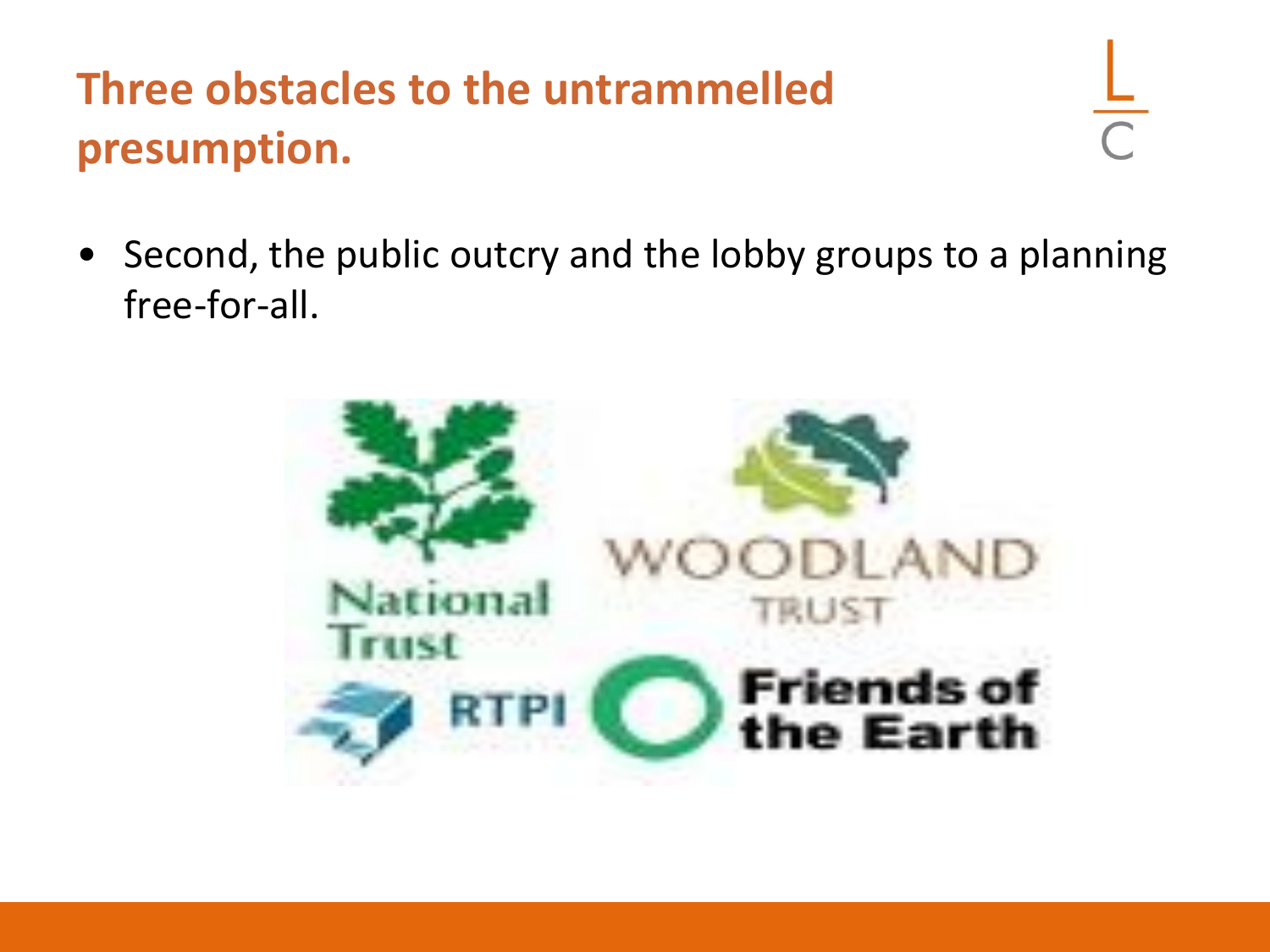## **Three obstacles to the untrammelled presumption**

 $\frac{L}{C}$ 

• Third, the Prime Minister and political reality.

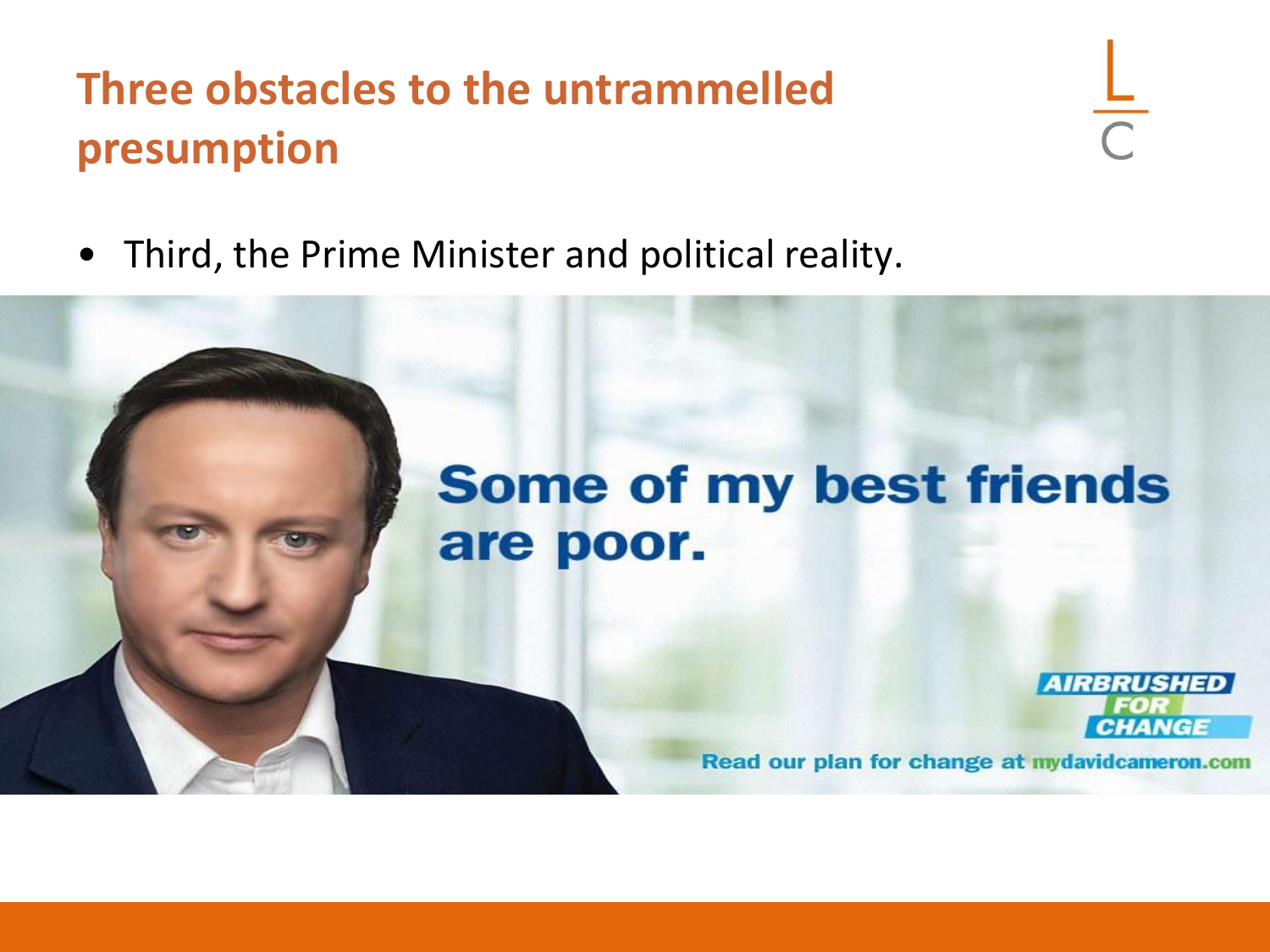## **Summary of the History of the NPPF.**

- A proper understanding of the NPPF is impossible without a proper understanding of the history which lies behind it.
- There was pressure for the former presumption in favour of development or something like it to return. That pressure has resulted in the coining of the term, "presumption in favour of sustainable development"- (pre election Green Paper ).
- The nature and effect of that presumption at least initially has been softened by the need to respect the Development Plan led system and by political expediency. But as we shall see the structure and content of the Framework has the potential to strengthen the effect of the presumption as new Development Plans are rolled out.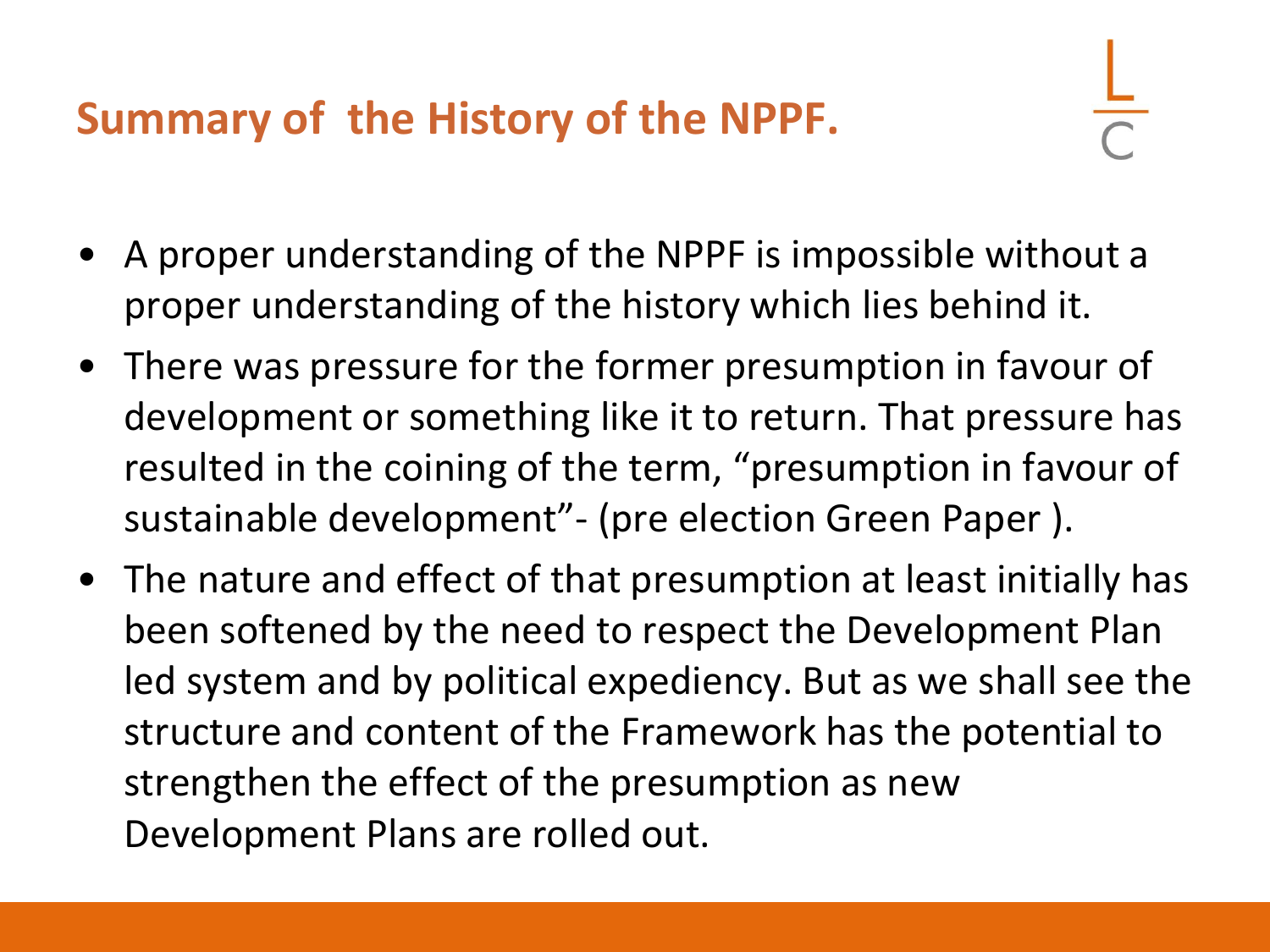### **B. Content of the NPPF.**

- 
- NPPF makes it clear that it cannot and does not alter the planled system. ( Para 12).
- But, it seeks unashamedly
	- to embed the presumption in favour of development in the Development Plan System and
	- to apply that presumption now where the Development Plan is silent or out of date.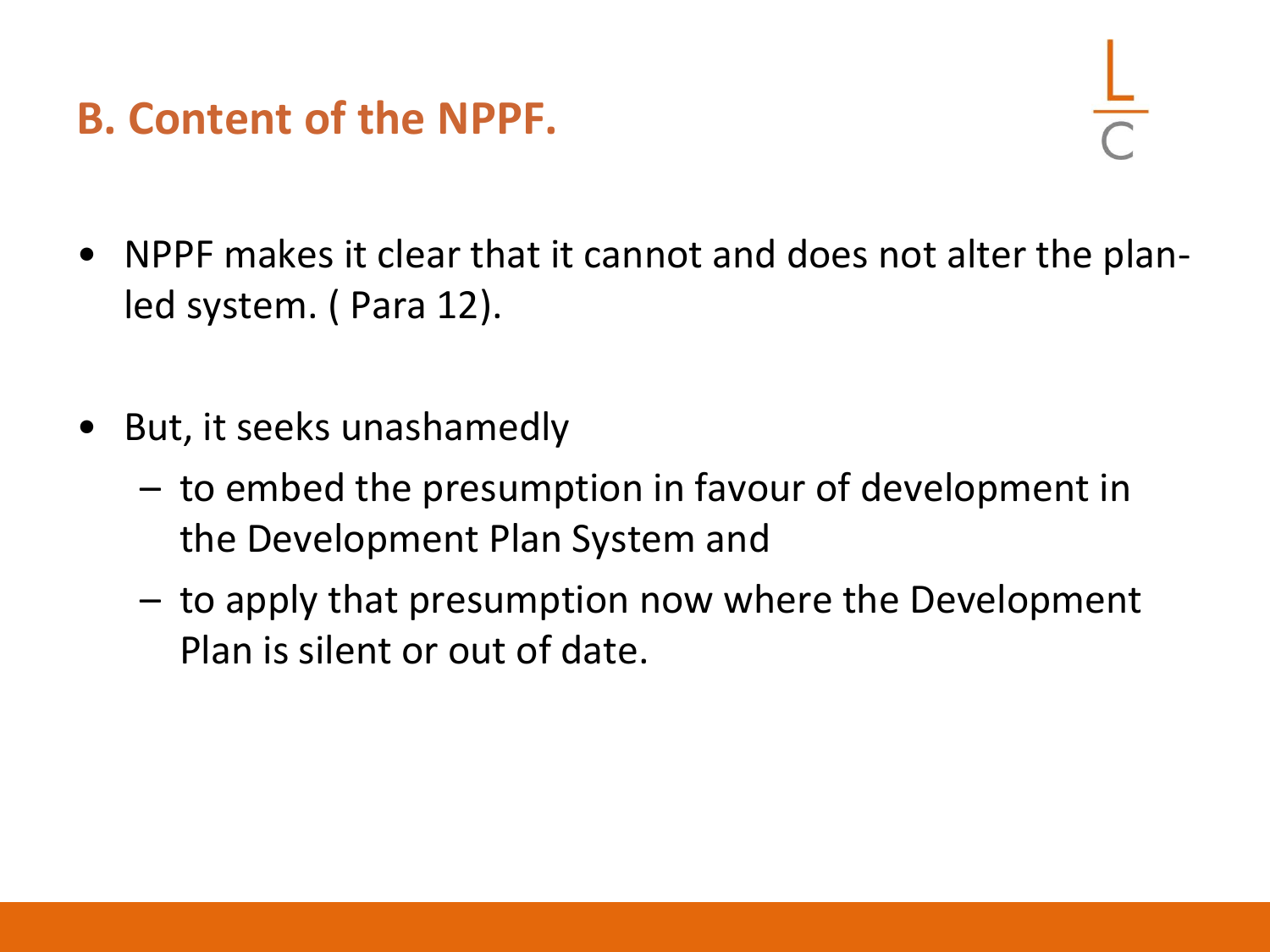## **Embedding the Presumption**

- The key para 14 of the NPPF requires lpas (as part of a golden thread running through Planning)
	- Positively to meet the development needs of their area through their Local Plans unless
	- Adverse impacts would significantly and demonstrably outweigh the benefits when assessed against the policies in this Framework (which together define sustainability) or
	- Specific protection against development is afforded by the Framework –e.g Green Belt

Note the similarity of language to PPG 1 Para 18.

If this guidance is followed, allocations and DC policies will over time be framed by reference to a general presumption in favour of development which can be shown to be needed.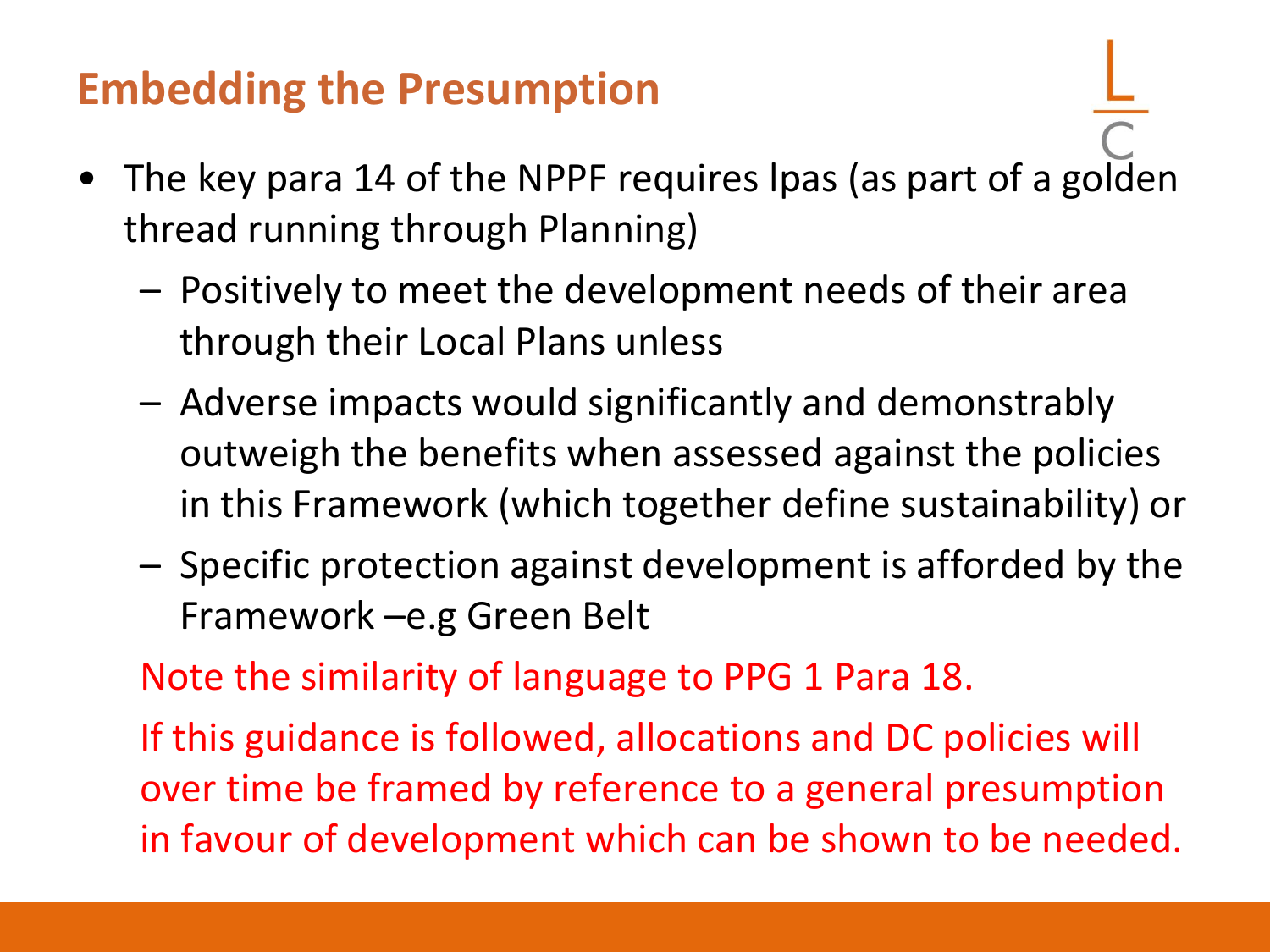# **Embedding the Presumption the consequences.**

- If needs **must** be met unless the adverse impact of so doing would significantly and demonstrably outweigh the benefits, one would expect emerging Development Plans, reflecting this requirement to become over time more and more permissive of development(growth). Mr Clark is clever enough to realise this. He gets the presumption but through the DP system
- Inspectors examining LDFs for example will require LPAs to justify very robustly why needs once identified should not be met.
- This is likely to be welcomed by those who saw the planning system as a significant impediment to development. There will be impatience however that such a shift will need to go through the Development Plan Process.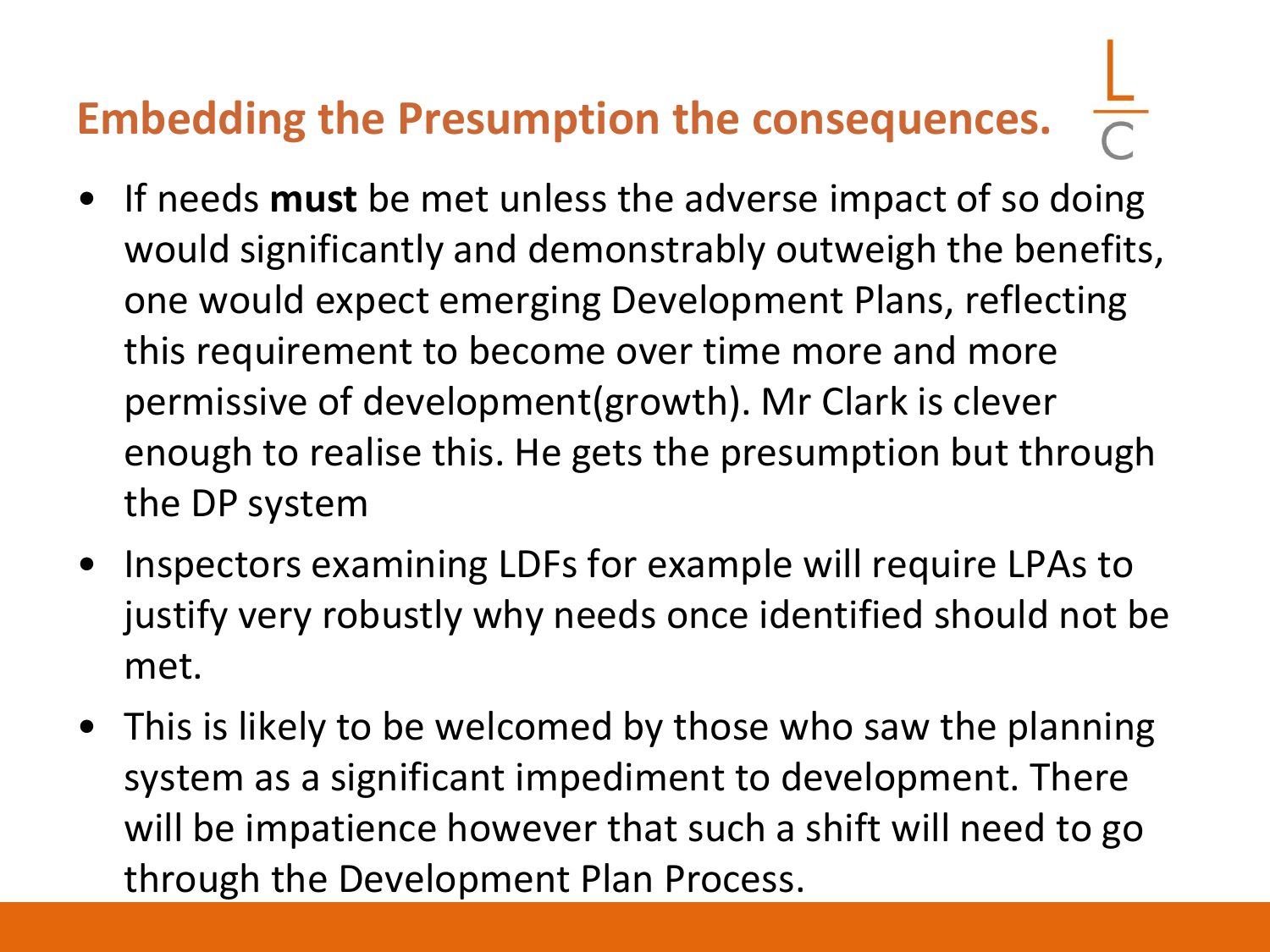## **Applying the Presumption Now if DP system has failed.**

- Para 14 makes it clear that for decision taking- "where the development plan is absent, silent or relevant policies are out of date permission should be granted unless
	- Adverse effects of granting permission would significantly and demonstrably outweigh their benefits when assessed against the policies of this Framework as a whole" or
	- Protection against development is specifically provided for in the Framework… eg Green Belts.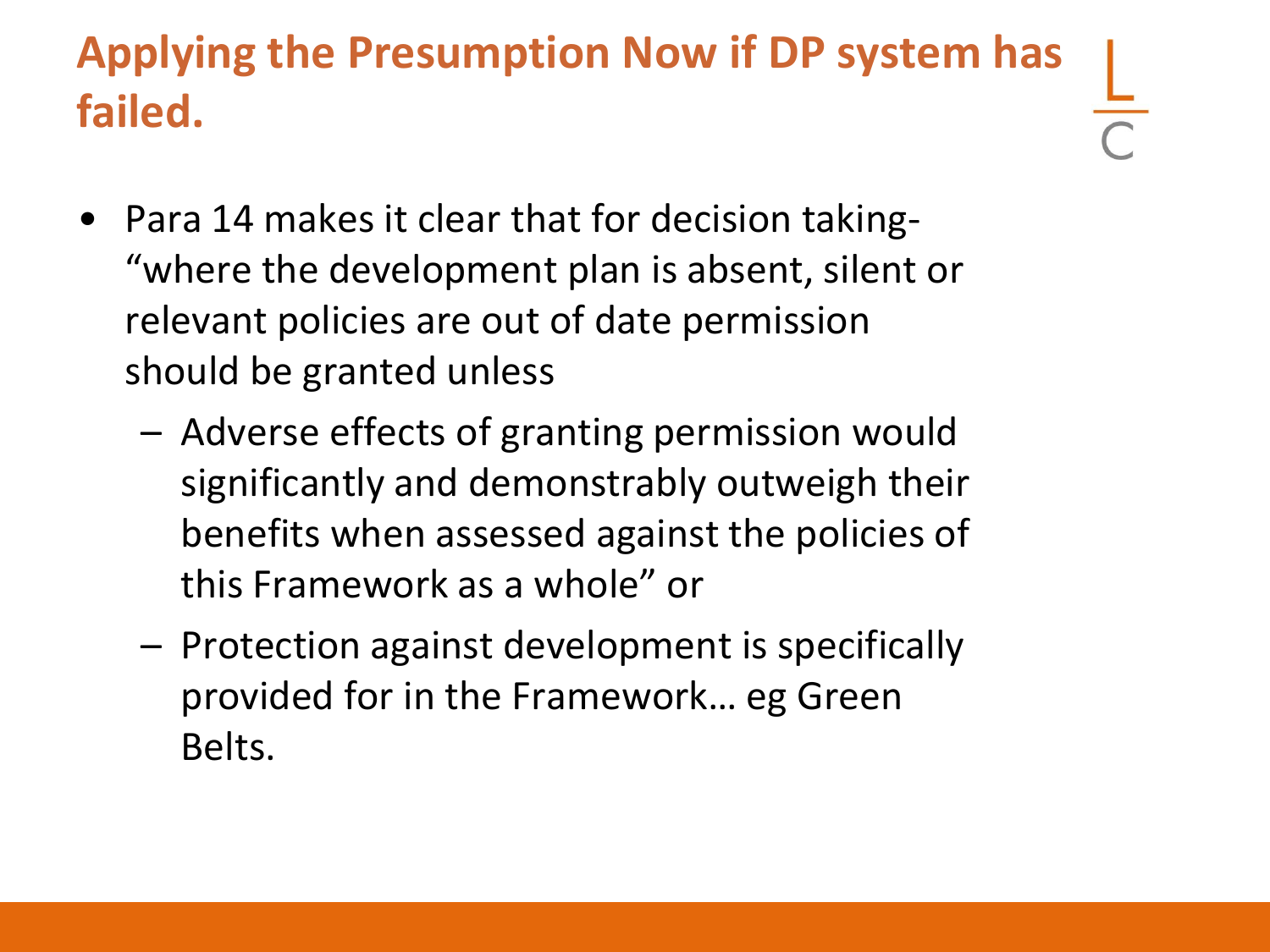## **The effect of this?**

• This proposition is a straightforward presumption in favour of development unless

…..of the Ridley type.

• True the exact nature of the unless is different to the extent that adverse impacts are framed by reference to the contents of the Framework (sustainability) as a whole but…. The ultimate test is "do the adverse impacts of a proposal significantly and demonstrably outweigh its benefits." If they do not, the presumption (the golden thread) is…you get your permission.



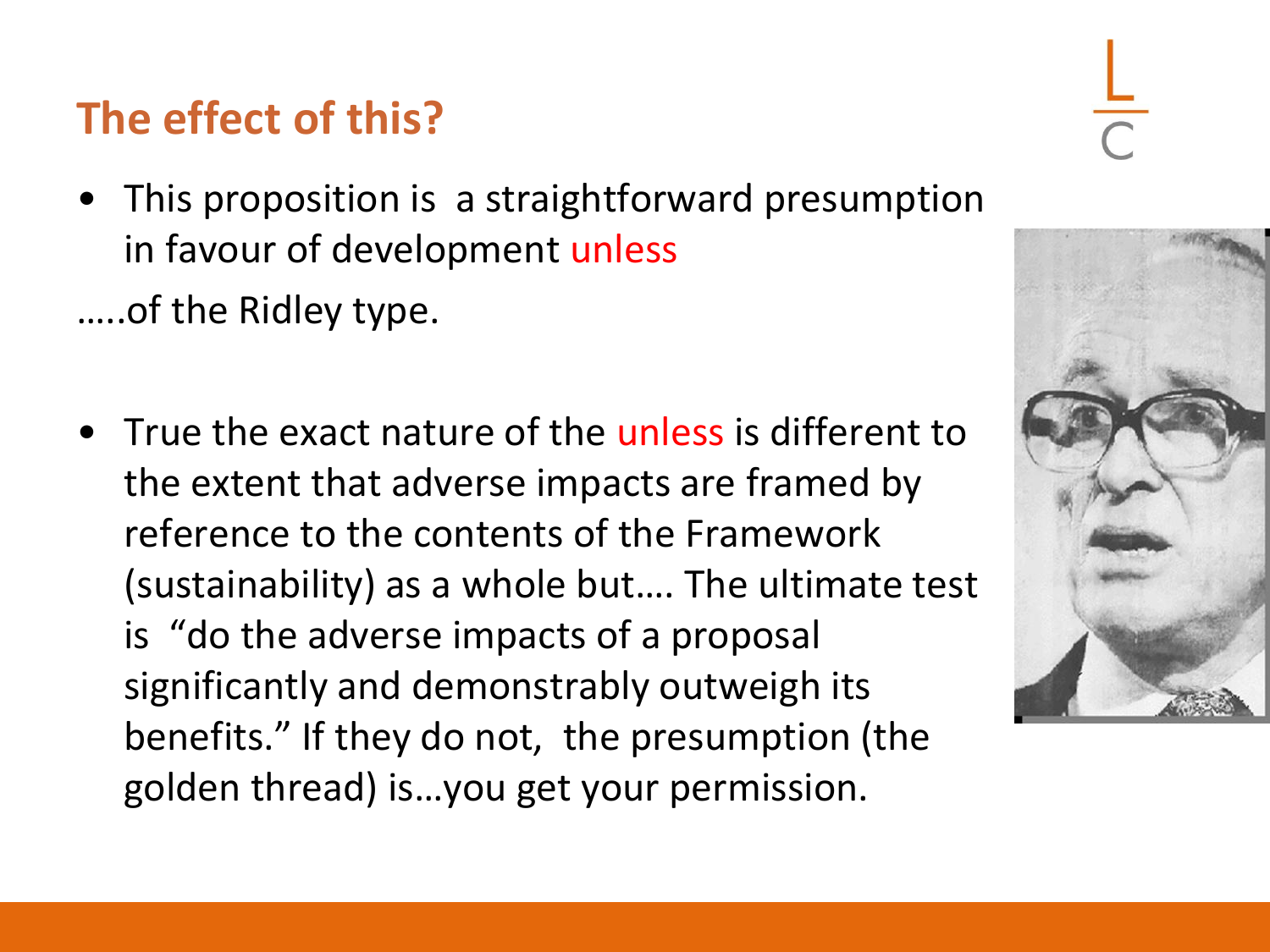# **So when can you set aside the Development Plan now in favour of the presumption**

- When it is absent
- When it is silent- a matter of fact degree and debate and
- When it is out of date. This is the tricky one. Again whether a Plan is out of date will be a matter of fact, degree and judgment for the decision maker but some guidance is set out in Annex 1
	- Policies not out of date simply because pre-date the NPPF.
	- For 12 months decision takers may give full weight to post 2004 policies even if limited degree of conflict.
	- Thereafter weight will depend on compliance with NPPF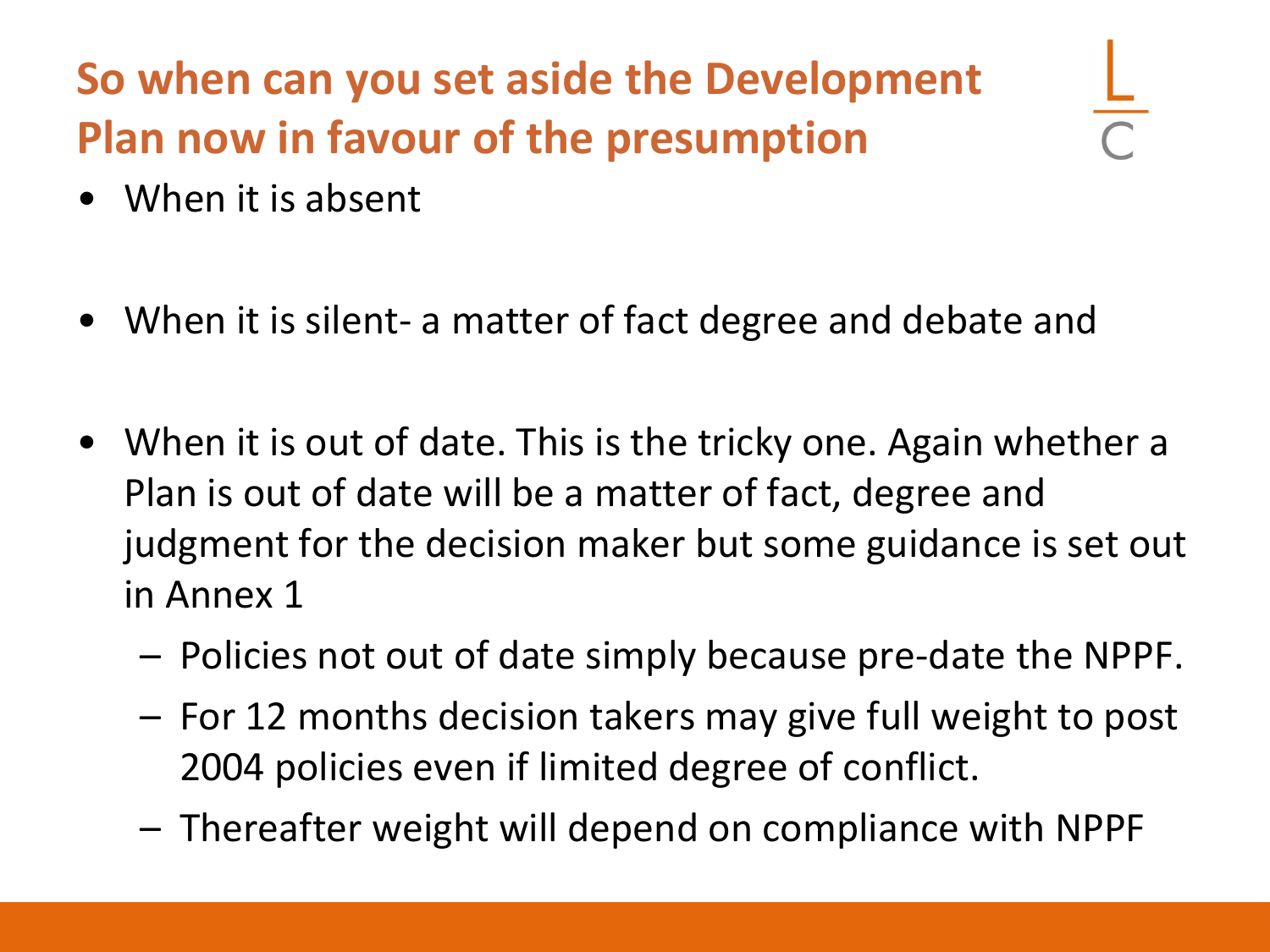# **Consequences of the Presumption and the 12 month rule for development projects.**

- Most large Commercial Developers will understand that the determination and appeal period involved with a significant project will be likely to exceed 1 year.
- Most authorities will be struggling to achieve even a partial review of its development plan within that timeframe (though they are urged to and some are trying).
- Much significant development will be determined at first instance in reliance upon extant DPs which will be significantly less weighty by the date of the Appeal. These will be interesting times.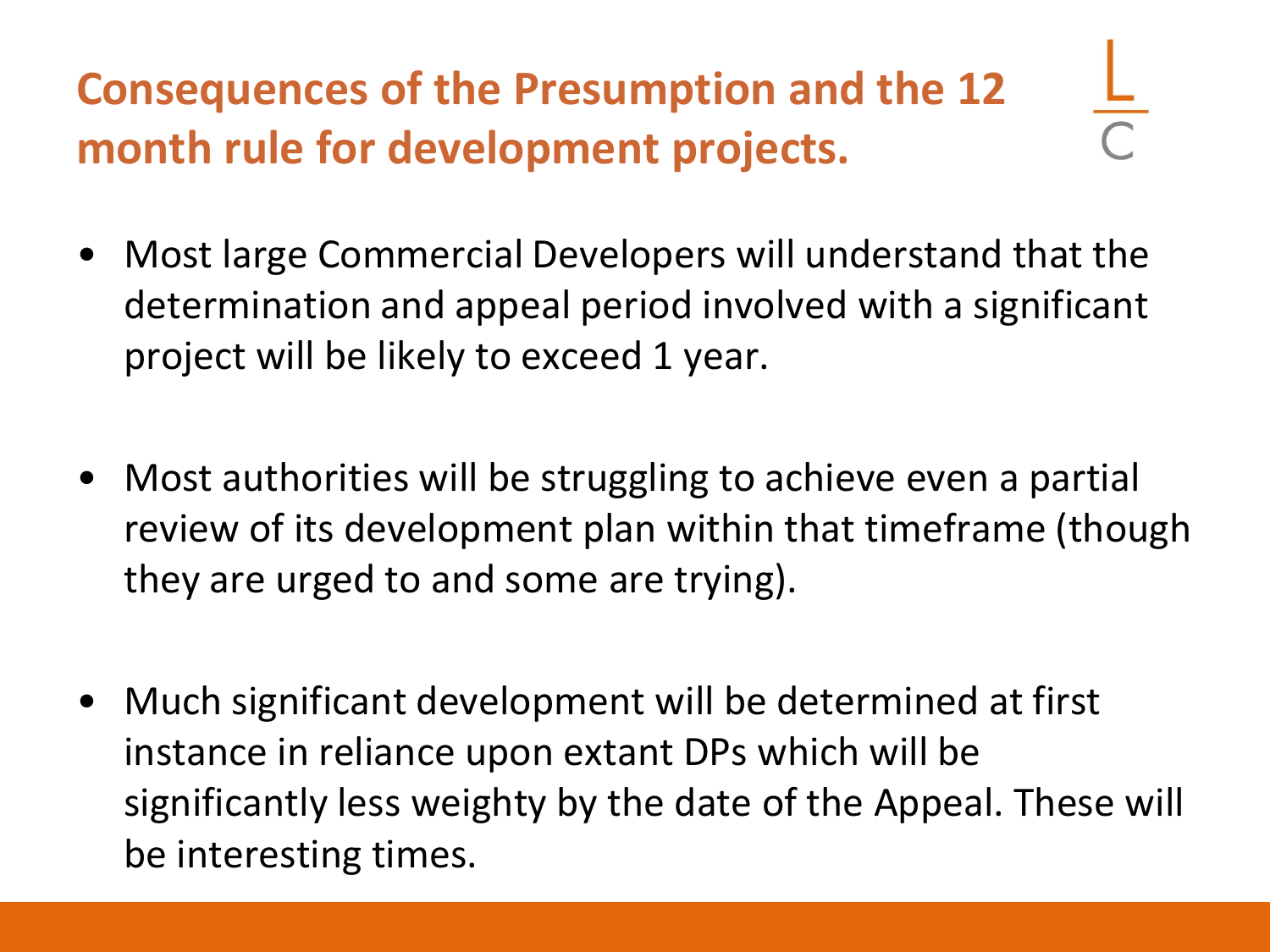# **Overall Conclusion on the impact of the presumption upon the Business World**

- In the short term, there will be no bonanza, no shower of permissions.
- There will be significantly more weight given to the positive economic impacts of developments. Some on balance cases will be granted where before they would be refused simply for this reason.
- LPAs with woefully out of date DPs will suffer immediately, the presumption in favour of development will be hard to resist for them unless significant and demonstrable harm.
- The longer term "freeing" of the system for developers will depend upon the efficient feeding of the new presumption in favour of development through the Development Plan system. But Mr Clarke has put a mechanism into place which is likely in the medium term and beyond to lead to many more permissions.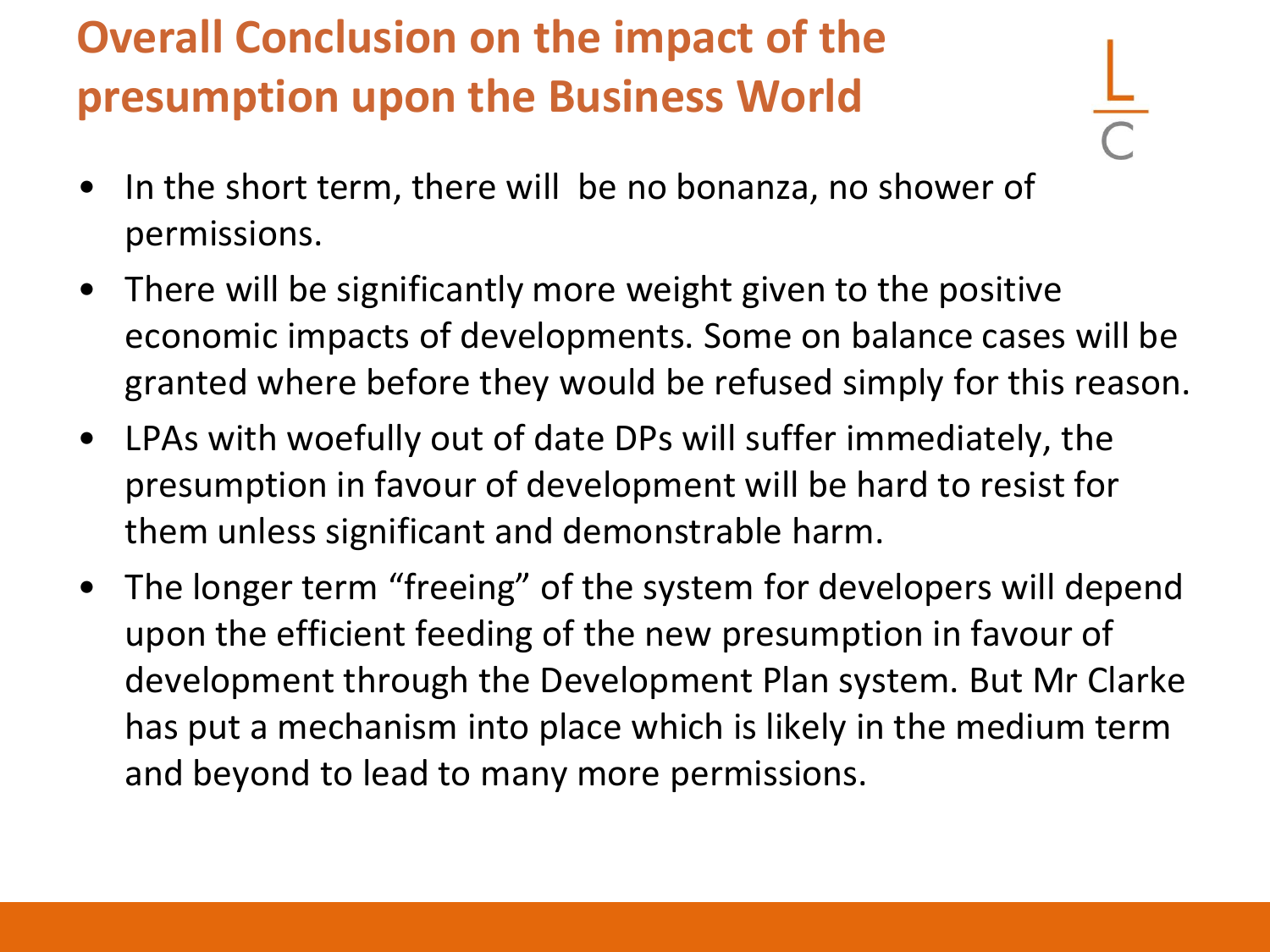# **II. Other Matters of Particular interest from a Commercial Perspective I- weight and Growth**

- Core Principle 3 requires planning to proactively drive and support sustainable economic development to deliver homes businesses and industrial units.
- Para 19 reflects the Governments commitment to do everything it can to support sustainable economic growth. Significant Weight should be placed on the need to support economic growth through the planning system.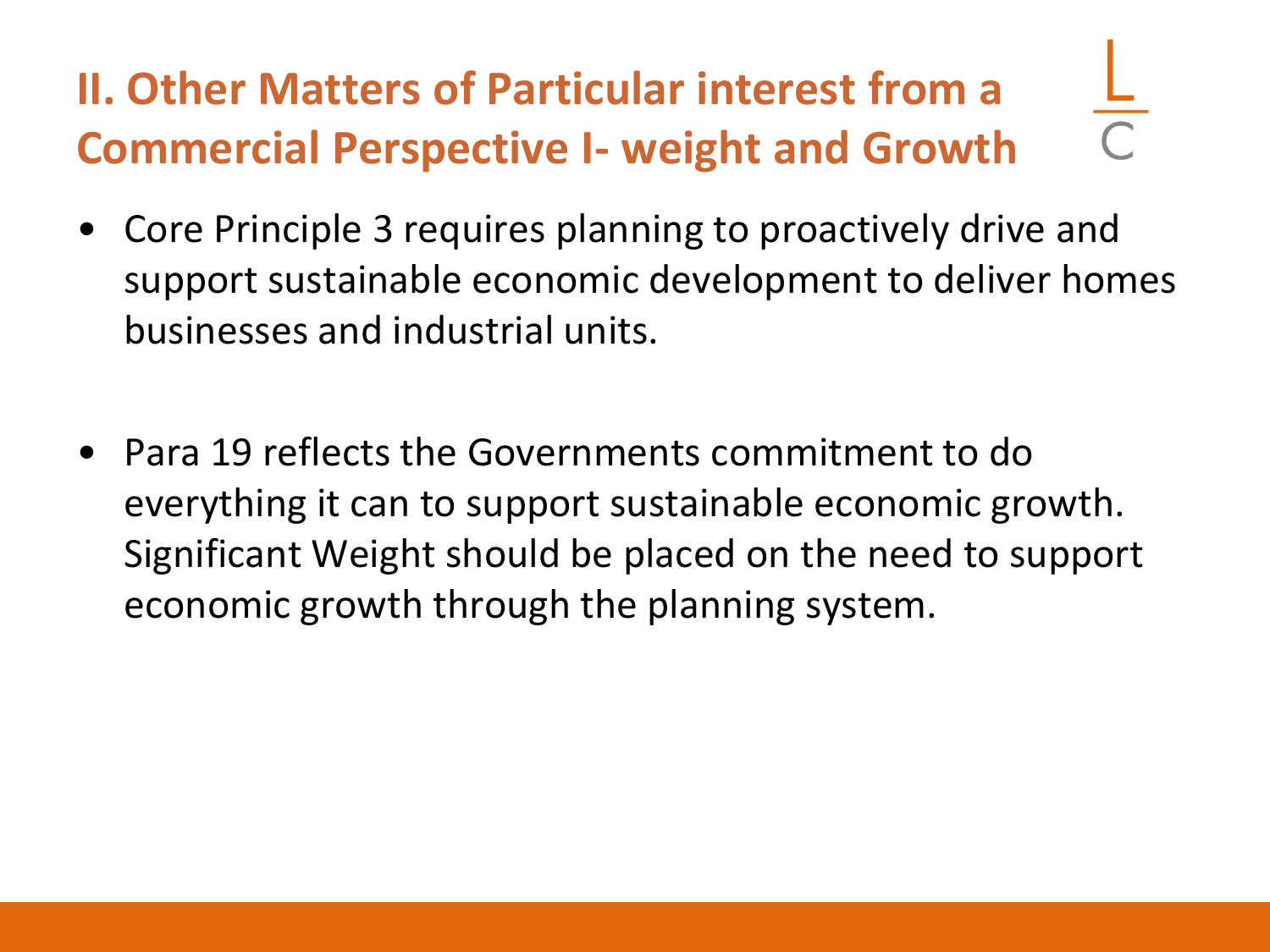### **Economic Growth and weight -continued**

- These provisions mean that more weight will be given to the benefits of economic development in decision making. Inevitably, in on balance cases, this will result in more permissions being granted.
- This enhanced weight is already part of policy in Clark's Planning for Growth and is reflected in a number of key planning decisions already.

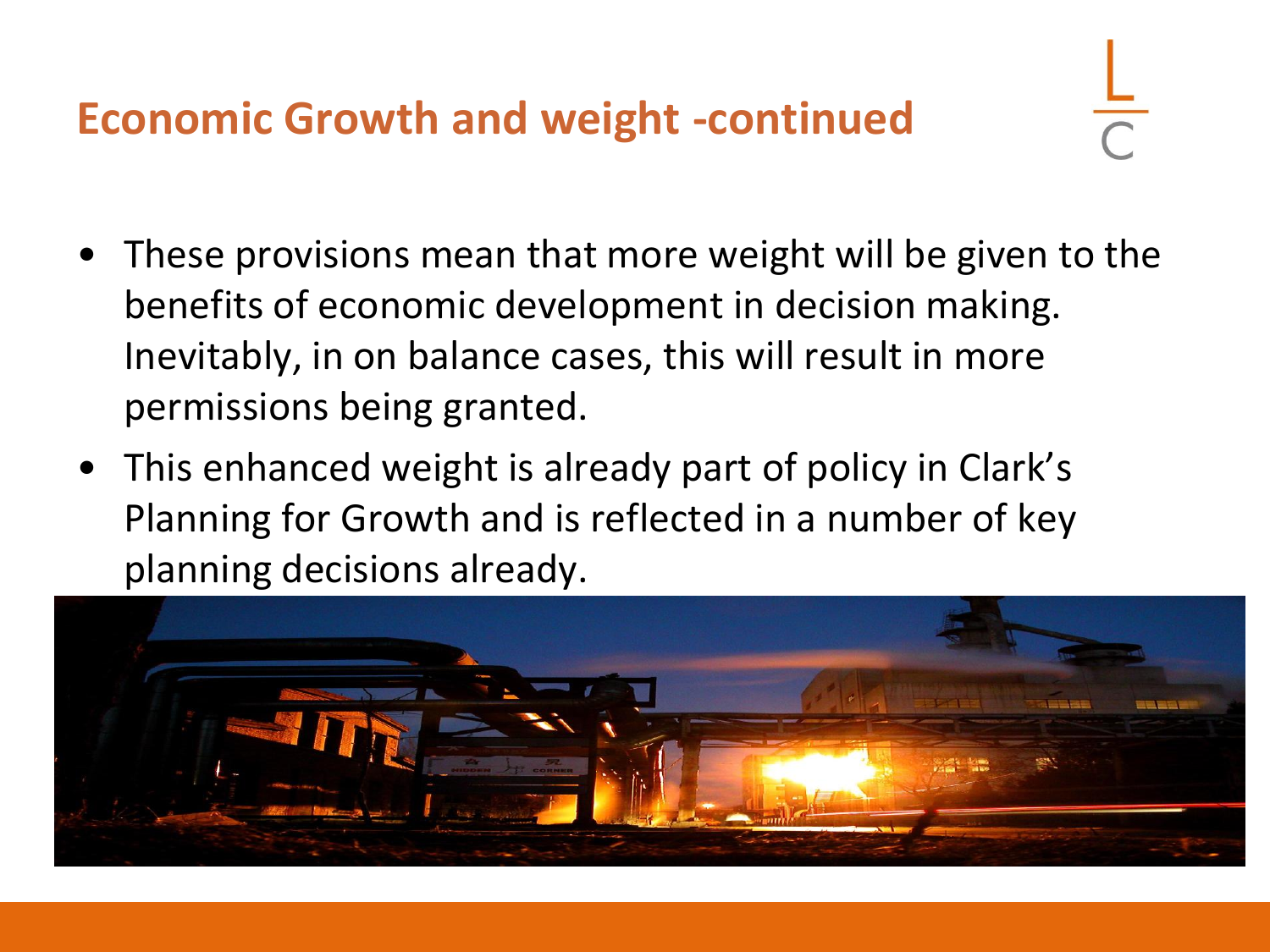#### **Other Matters II retail**

- Importance of input of John Rhodes from the major developers group to retail section of NPPF.
- Town Centre first remains the priority.
- Failure to shoulder the rigours of the sequential approach means a refusal (Para 27)

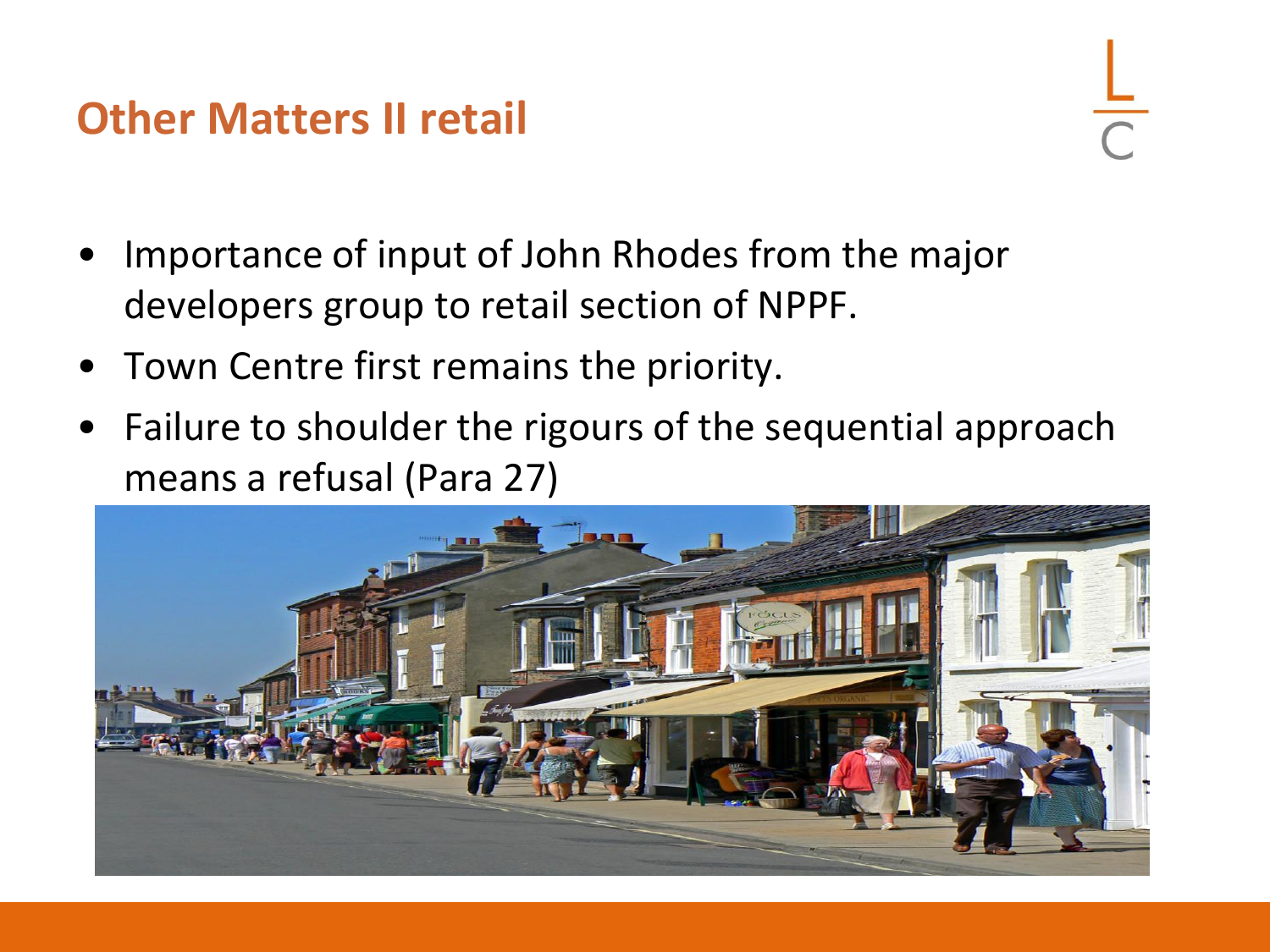#### **Retail Ctd**

- But policy recognises the importance of fully meeting the need for town centre uses such as retail, housing and leisure and ensuring that they are not compromised by limited site availability.
- To this end the ability of out of centre sites to continue to meet needs that cannot be met on sequentially preferable sites is emphasised again. (Para 24).
- On balance a more realistic approach for developers.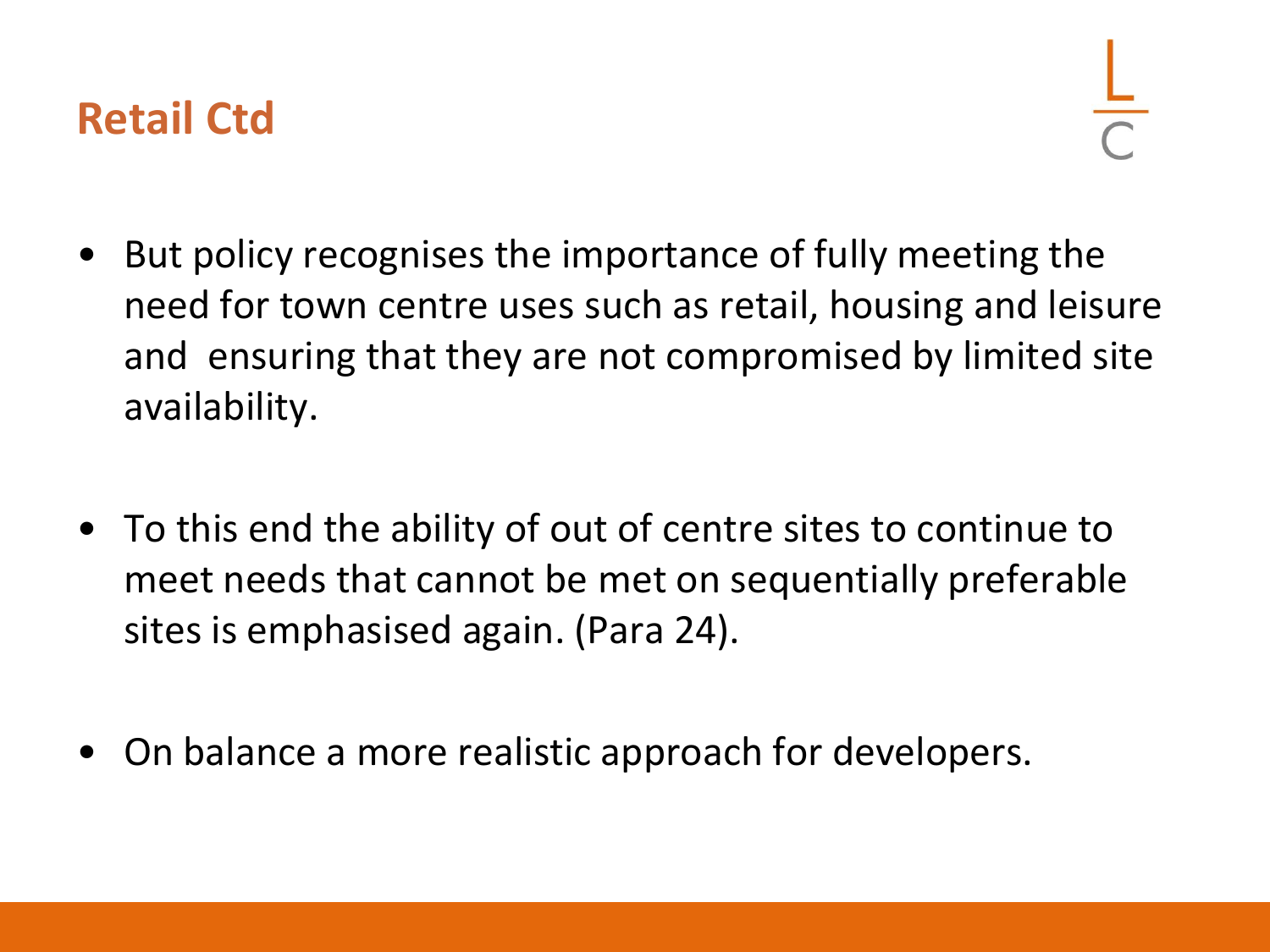**Housing-Again emphasis is on meeting the need**   $\frac{1}{\sqrt{2}}$ **not finding reasons for avoiding meeting the need.**

- Para 47- identify and update a supply of deliverable sites sufficient to provide 5 year supply
- plus 5% unless persistent record of under-provision in which case plus 20%

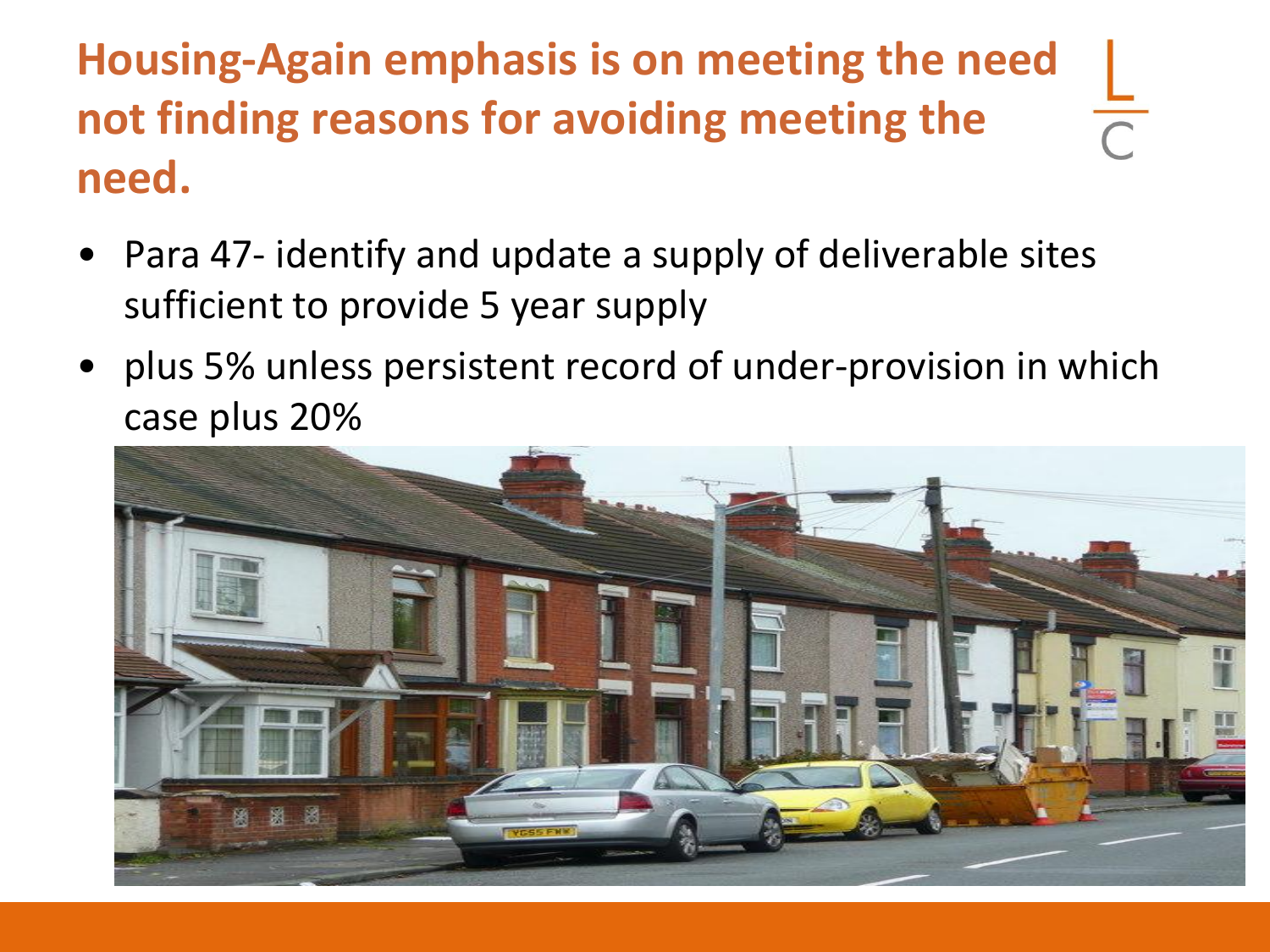## **Housing- the presumption in favour of development in operation.**

- Housing should be considered in the context of the presumption (Para 49)
- Failure to have a 5 year land supply renders housing supply policies (including locational policies on supply) automatically out of date.
- Then the presumption kicks in... permission unless harms significantly and demonstrably outweigh the benefits, or specific policy prohibition in the Framework.